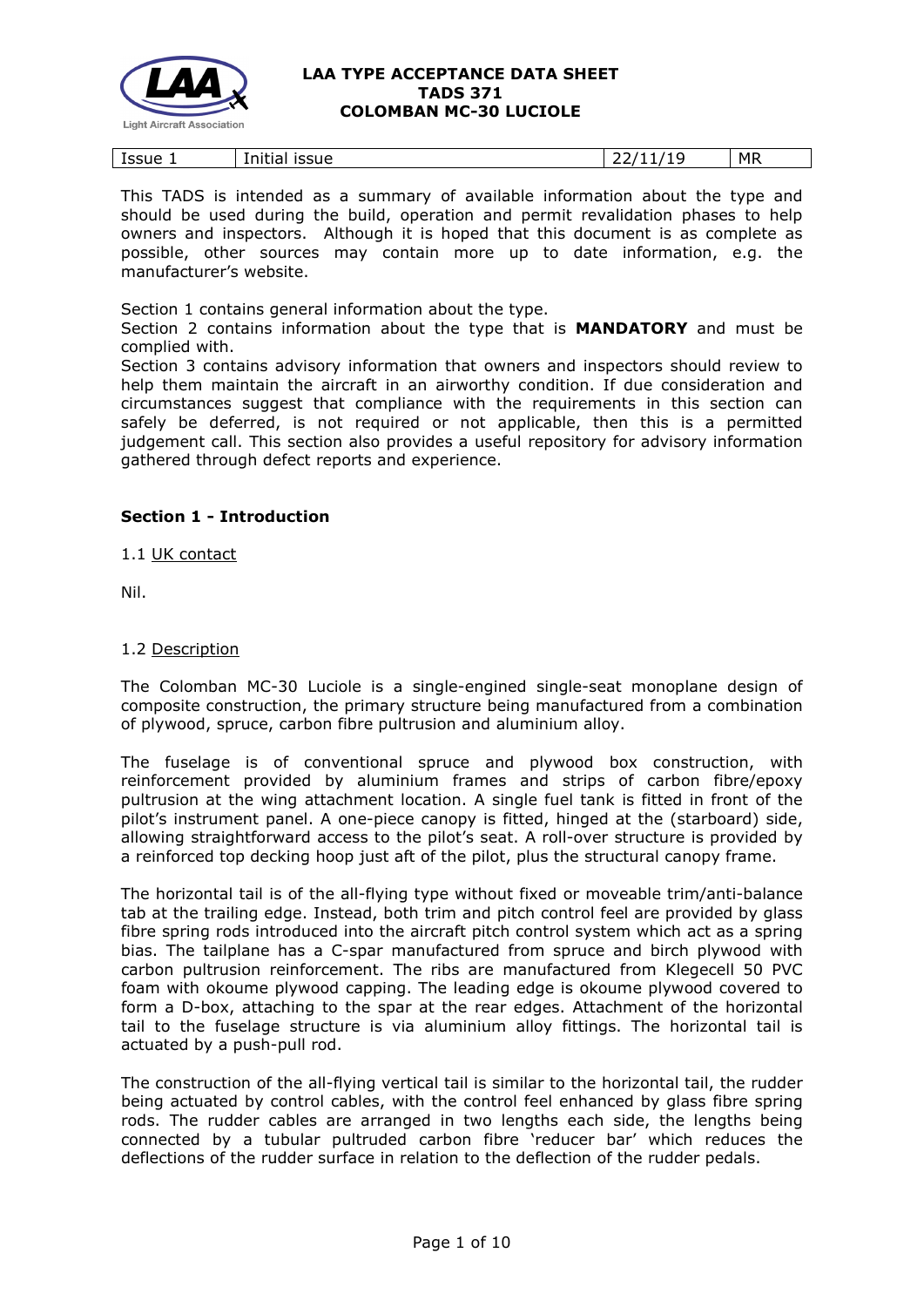

The wing is of conventional design for this class of aircraft. The wing main spar is of conventional box-spar construction with spruce and pultruded carbon fibre spar caps and birch plywood webs. The main spar of each wing panel extends across the fuselage width and joins to the other and the fuselage structure by removable steel pins. Steel pins are also used at the wing forward and rear root attachments. With the exception of the plywood wing root-rib, the wing ribs are manufactured from Klegecell 55 PVC foam. A lightweight rear C-spar is constructed with spruce caps and an Okoume plywood web. A light spruce leading edge member is provided. The wing skins are constructed from okoume plywood and are a continuous wrap from the rear spar, around the leading edge and back to the rear spar. The wing root fittings are manufactured from aluminium alloy.

The fuselage is provided with reinforced frames at the wing attachment points to transfer lift, drag and torsion loads into the fuselage. The fuselage frame accommodating the wing main spar attachments is constructed with a spruce and Okoume plywood box structure across the fuselage to constrain the wing spar tangs from lateral buckling. The wing panels are fitted with conventional ailerons and manually controlled two-piece plain-flaps, both push-rod actuated.

The undercarriage is of conventional layout with a one-piece cantilever sprung glass fibre main undercarriage leg and tubular steel drag bracing, and a glass fibre cantilever sprung tailwheel assembly. The main wheels are fitted with cable operated drum brakes, operated from a lever on the pilot's control stick.

The pilot's seat base is manufactured from a sandwich of Klegecell foam with carbon fibre faceplates. The seat base is supported at the front fuselage frame #4 and at the back by two aluminium alloy straps. The seat back is manufactured from aluminium tube with a fabric back support. The seat base is adjustable for height and the seatback is adjustable for rake. A four-point pilot safety harness is fitted.

The Briggs and Stratton 0114-E1 engine is fitted to this aircraft, modified and installed in accordance with drawings and the installation manual provided by the designer. An Arplast 1.16m diameter ground adjustable propeller is fitted as standard. Note that the only propeller(s) approved for an individual aircraft are those listed on the individual aircraft's Operating Limitations document or in the PTL-1 (Propeller Type List) for the type.

Despite its extreme light weight, the MC-30 is only accepted in the UK as an SEP Aeroplane, not a microlight, by virtue of the stall speed in the landing configuration exceeding 35 knots CAS.

### **Section 2 – Mandatory information for owners, operators and inspectors**

At all times, responsibility for the maintenance and airworthiness of an aircraft rests with the owner. Condition No 3 of a Permit to Fly requires that: *"the aircraft shall be maintained in an airworthy condition".* 

### 2.1 Fast Build Kit 51% Compliance

The MC-30 is only available as a plans-built aircraft albeit small pre-manufactured components are also available from France. The aircraft therefore easily complies with the 51% rule.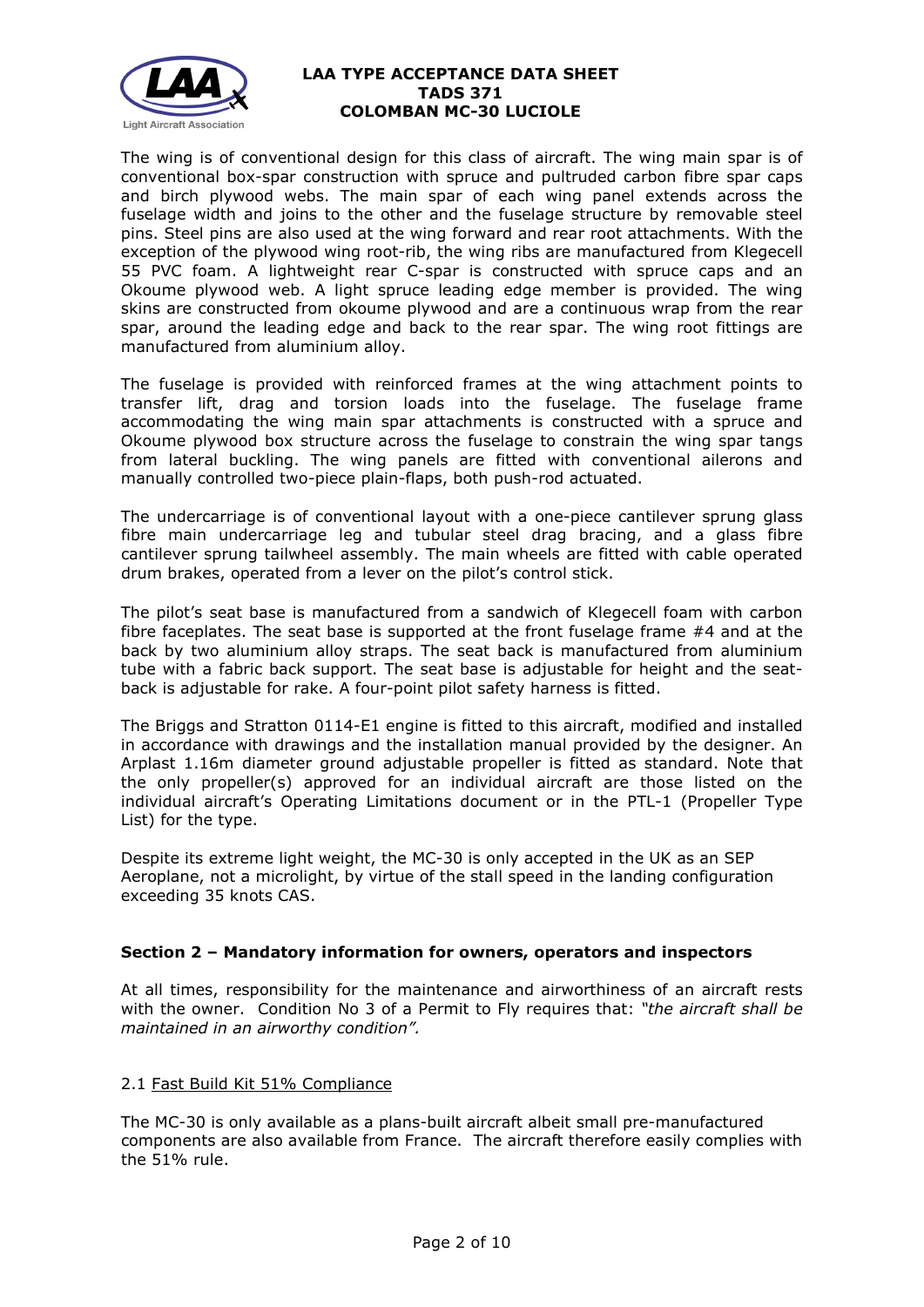

# 2.2 Build Manual

The design is provided as a set of drawings plus build instructions, from the designer.

A special set of instructions 'Technology du Construction de L'avion' gives essential advice on building the Luciole, an English translation by Richard Mole is available.

A special set of instructions 'Bois en Plateaux Contra plaque' gives details of wood conversion and woodworking.

A special set of instructions gives details of the conversion of the Briggs and Stratton engine. An English translation by Richard Mole is available.

An electrical wiring diagram for the accepted electrical system on G-LUCL is available.

#### 2.3 Build Inspections

Build inspection schedule MC-30 Luciole.

A special LAA set of inspections relate to the conversion of the Briggs and Stratton engine.

Inspector approval code A-A or A-W. Inspector signing off final inspection also requires 'first flight' endorsement.

### 2.4 Flight Manual

A Flight Manual has been provided by the designer, 'Manual de Vol de L'avion Luciole MC-30'.

### 2.5 Mandatory Permit Directives

None applicable specifically to this aircraft type.

Also check the LAA website for MPDs that are non-type specific [\(TL2.22\)](http://www.lightaircraftassociation.co.uk/engineering/TechnicalLeaflets/Operating%20An%20Aircraft/TL%202.22%20non-type%20specific%20MPDs.pdf).

#### 2.6 LAA Required Modifications (including LAA issued AILs, SBs, etc)

2.6.1. Modification of the flap quadrant to include an inner 'stop' to prevent overload of the flap lever mounting flange. See designer's Part Nos.60241 and 60242, or R Teverson modification as carried out on G-LUCL.

2.6.2. Modification of the aircraft pitch control system to improve the strength of the parts. See designer's modifications to Part Nos. 60112, 60111 and 60107 promulgated in 'Errata Dossier Luciole du 26 March 2012'.

2.6.3. Firewall from Diafirewall as plans with all through metal fittings coated with intumescent fireproof paint.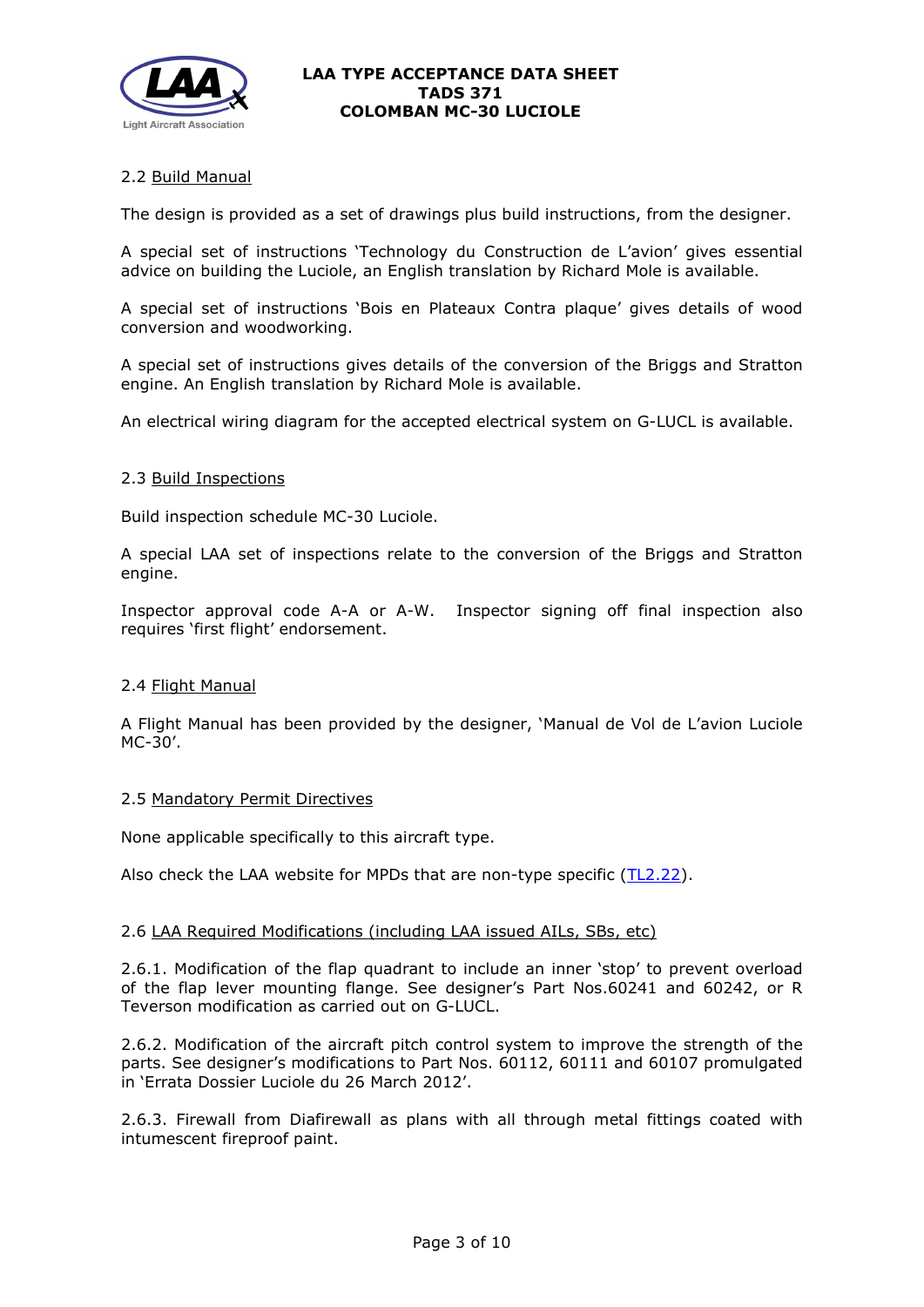

2.6.4. Modification to the inboard flap hinge carried out in accordance with designer's errata dated 22/12/10. 2 different schemes are shown, one for aircraft where wing is already skinned, the other for wings not yet skinned. Both are accepted.

2.6.5. Introduction of stops to the pitch control system in accordance with the designer's instructions.

2.6.6. Drawing Change - Drawing 601 - Long Aileron Pushrods Part No. 60127 - Glue symbol to be added at end-fittings.

2.6.7. Modification Drawing 103 must be embodied (additional post in the wing boxspar).

The following modifications have been introduced by the builder of the UK prototype, G-LUCL, which are considered to be required on all future Luciole aircraft built in the UK:

| MOD/371/001 | The rudder control reducer tube Part No. 60005 has been replaced<br>with a 16 mm OD x 1.5 mm wall thickness tube, supplied by Woolmer<br>Forest Composites to a configuration as agreed with the Light Aircraft<br>Association.                                                                                                                    |  |  |  |  |  |
|-------------|----------------------------------------------------------------------------------------------------------------------------------------------------------------------------------------------------------------------------------------------------------------------------------------------------------------------------------------------------|--|--|--|--|--|
| MOD/371/002 | The rudder cable attachment to the rudder horn is by an AN 115-21<br>shackle and appropriately length MS 20392 clevis pin, deleting the<br>rear cut-outs/slots shown on drawing Part No. 301-29.                                                                                                                                                   |  |  |  |  |  |
| MOD/371/003 | The canopy has been fitted with a revised locking mechanism which<br>allows a locked canopy to be opened from the outside (Richard<br>Teverson drawing dated $3/8/10 - 2$ sheets).                                                                                                                                                                 |  |  |  |  |  |
| MOD/371/004 | The vertical engine mounting angles, Part No. 20206 must be<br>manufactured from 2024T351 aluminium alloy.                                                                                                                                                                                                                                         |  |  |  |  |  |
| MOD/371/005 | Improved fuel tank mounting - rear retaining screws replaced by<br>3mm bolts. R. Teverson drawing dated 2010 provides details.                                                                                                                                                                                                                     |  |  |  |  |  |
| MOD/371/006 | Metal-bodied Mikuni DF44-18 fuel pump substituted (as supplied by<br>www.allensperformance.co.uk) in place of plastic-bodied pump.                                                                                                                                                                                                                 |  |  |  |  |  |
| MOD/371/007 | Fuel pipes to be fire resistant in engine bay i.e. suitable automotive<br>braided rubber fuel hose.                                                                                                                                                                                                                                                |  |  |  |  |  |
| MOD/371/008 | Improved retention of tailplane to mounting tray (mounting studs<br>drilled for wire locking above retaining nuts).                                                                                                                                                                                                                                |  |  |  |  |  |
| MOD/371/009 | Addition of two brass anti-chafe tubes 45mm long 1/4" OD x 0.028"<br>wall glued with Araldite 420 to top of flexible glass rod which provides<br>pitch trim and pitch self-centring, to allow smooth running through<br>aluminium block 601-38. Block width increased to 17mm x 17mm and<br>hole size increased to 1/4" loose fit on brass tube.   |  |  |  |  |  |
| MOD/371/010 | Geometry change to tailwheel mounting welded assembly to give<br>positive castoring rake angle and with raised ends to steering spring<br>attachment to improve line of action of springs and improve steering,<br>R. Teverson drawing dated 12/9/11 provides details.                                                                             |  |  |  |  |  |
| MOD/371/011 | Addition of fuel quantity gauge (e.g. Piper Cub style float and wire<br>through bush in filler cap or SkyDrive hydrostatic type).                                                                                                                                                                                                                  |  |  |  |  |  |
| MOD/371/012 | Grain direction in critical tailplane attachment bracket 20114 and<br>wing rear spar attachment metal fittings to be specified for improved<br>fatigue / stress corrosion performance. For parts 10214, grain should<br>be along the part (horizontal as installed). For parts 20114, grain<br>should be vertical and not horizontal as installed. |  |  |  |  |  |
| MOD/371/013 | 'Max power' throttle stop to be fitted at throttle lever in cockpit,<br>Richard Teverson drawing dated 14/3/11 provides details.                                                                                                                                                                                                                   |  |  |  |  |  |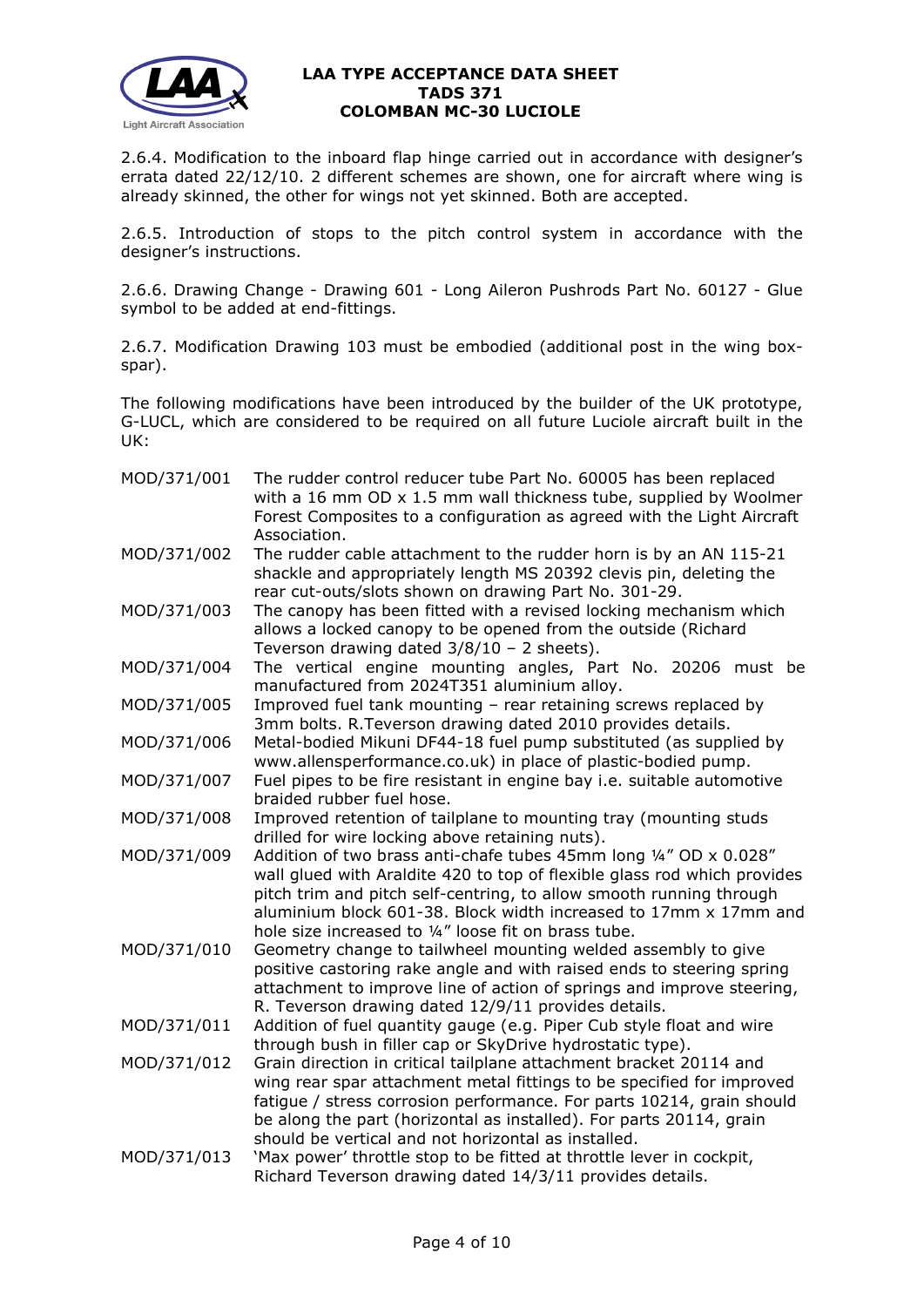

| MOD/371/014 | Main undercarriage forward strut Part No. 40027 strengthened<br>against buckling by foam/glass fibre bonded fairing per G-LUCL.                                                                                        |
|-------------|------------------------------------------------------------------------------------------------------------------------------------------------------------------------------------------------------------------------|
| MOD/371/015 | GRP Trim Spring Rods Part Nos. 60031 and 60136 - ensure that these<br>are glued into their sockets. Ensure feature added at the top of rods<br>to prevent the rudder cables pinging off the GRP rods (e.g. split pin). |
| MOD/371/016 | Control friction nuts - ensure split-pin or other feature provided to<br>prevent the wing nuts coming off entirely.                                                                                                    |
| MOD/371/017 | Trim control friction nut Part No 60157. Wire lock or split pin once<br>adjusted to avoid taking off with friction device loose.                                                                                       |
| MOD/371/018 | The control stick is bonded as well as riveted to the steel tube spigot<br>Part No. 60103 (no bond symbol is shown on the drawing).                                                                                    |

2.7 Additional engine operating limitations to be placarded or shown by instrument markings

Notes:

- Refer to the engine manufacturer's latest documentation for the definitive parameter values and recommended instruments.
- Where an instrument is not fitted, the limit need not be displayed.

### 2.8 Control surface deflections

| Ailerons  | Up: $25^\circ$     |
|-----------|--------------------|
|           | Down: 15°          |
| Elevators | Up: 22°            |
|           | Down: 14°          |
| Rudder    | Left: $25^{\circ}$ |
|           | Right: 25°         |
| Flap      | $30/45^{\circ}$    |
|           |                    |

### 2.9 Operating Limitations and Placards

(Note that the wording on an individual aircraft's Operating Limitations document takes precedence, if different.)

- 1. Maximum number of occupants authorised to be carried: One
- 2. The aircraft must be operated in compliance with the following operating limitations, which shall be displayed in the cockpit by means of placards or instrument markings:
	- 2.1 Aerobatic Limitations

Intentional spinning is prohibited. Aerobatics prohibited.

2.2 Loading Limitations

Maximum Total Weight Authorised: 200 kg CG Range: Limits 120 mm to 228 mm aft of datum. Datum Point is: The leading edge of the port wing.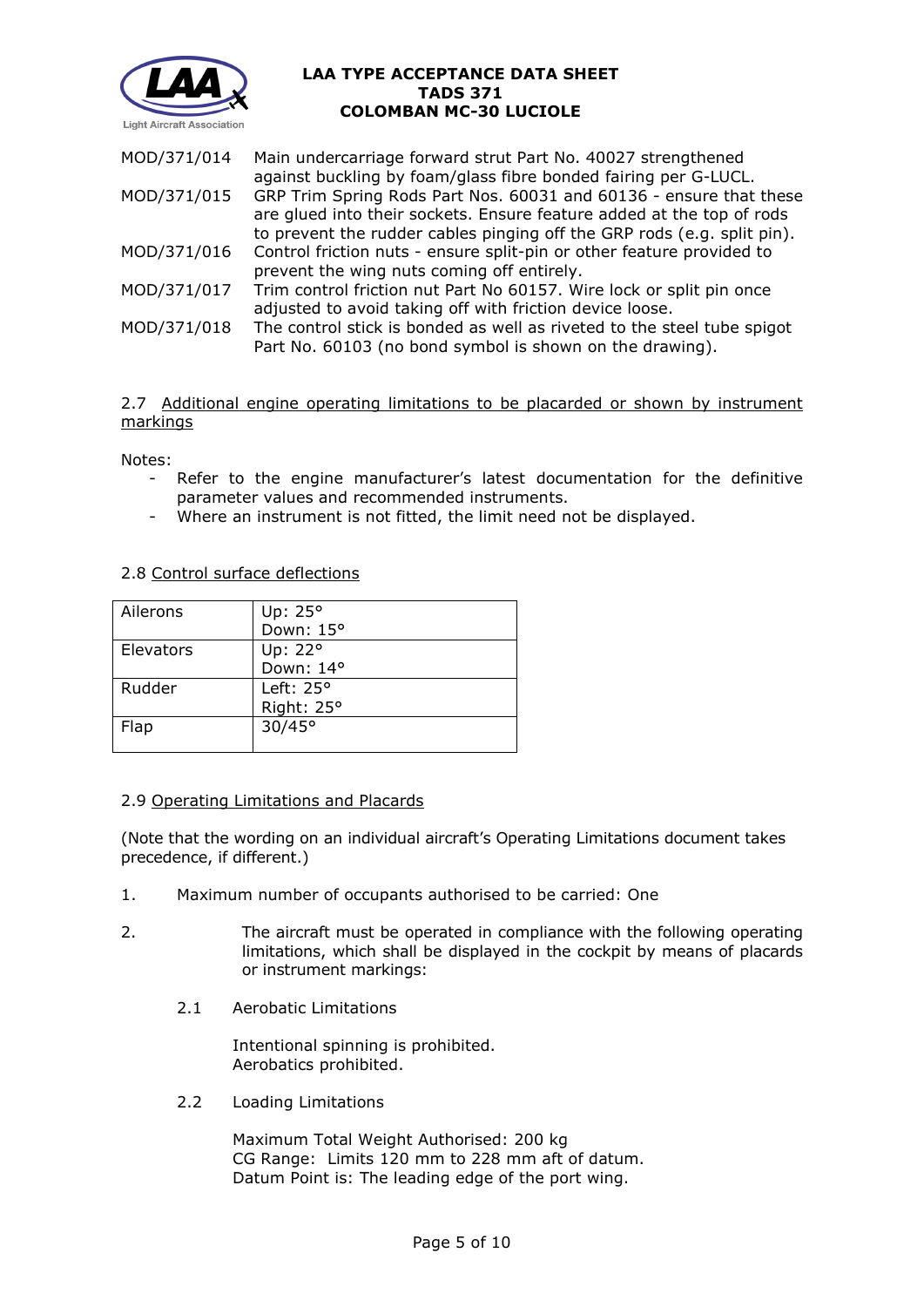

2.3 Engine Limitations

Maximum Engine RPM: 4000 Maximum continuous engine RPM: 3500

2.4 Airspeed Limitations

Maximum Indicated Airspeed: 139 mph Maximum Indicated Airspeed with flaps extended: 80 mph

2.5 Other Limitations

The aircraft shall be flown by day and under Visual Flight Rules only. Smoking in the aircraft is prohibited.

Additional Placards:

"Occupant Warning - This Aircraft has not been Certificated to an International Requirement"

A fireproof identification plate must be fitted to fuselage, engraved or stamped with aircraft's registration letters.

# 2.10 Maximum permitted empty weight

With a 200 kg max gross weight and 28 litre tank, the empty weight must be less than 94 kg if an average weight pilot of 86 kg is to be able to carry full fuel, assuming no baggage carried, as CS-VLA specifies. This empty weight is probably not achievable however – the UK prototype weighed 96.7 kg. LAA would accept empty weights up to 103 kg which relates to a 77 kg pilot being able to carry full fuel per CS 23 code.

# **Section 3 – Advice to owners, operators and inspectors**

### 3.1 Maintenance Manual

Nil known.

### 3.2 Standard Options

The listing below shows the designer's options that have been accepted by the LAA:

- Height of turtle deck for medium height pilots
- 
- Carb intake incorporating ram air and pilot selectable hot air<br>• 28L Aluminium fuel tank used on G-LUCL. per R. Teverson dr • 28L Aluminium fuel tank used on G-LUCL, per R. Teverson drawing dated 2/8/10

The designer's composite fuel tank has not been assessed by LAA at this stage.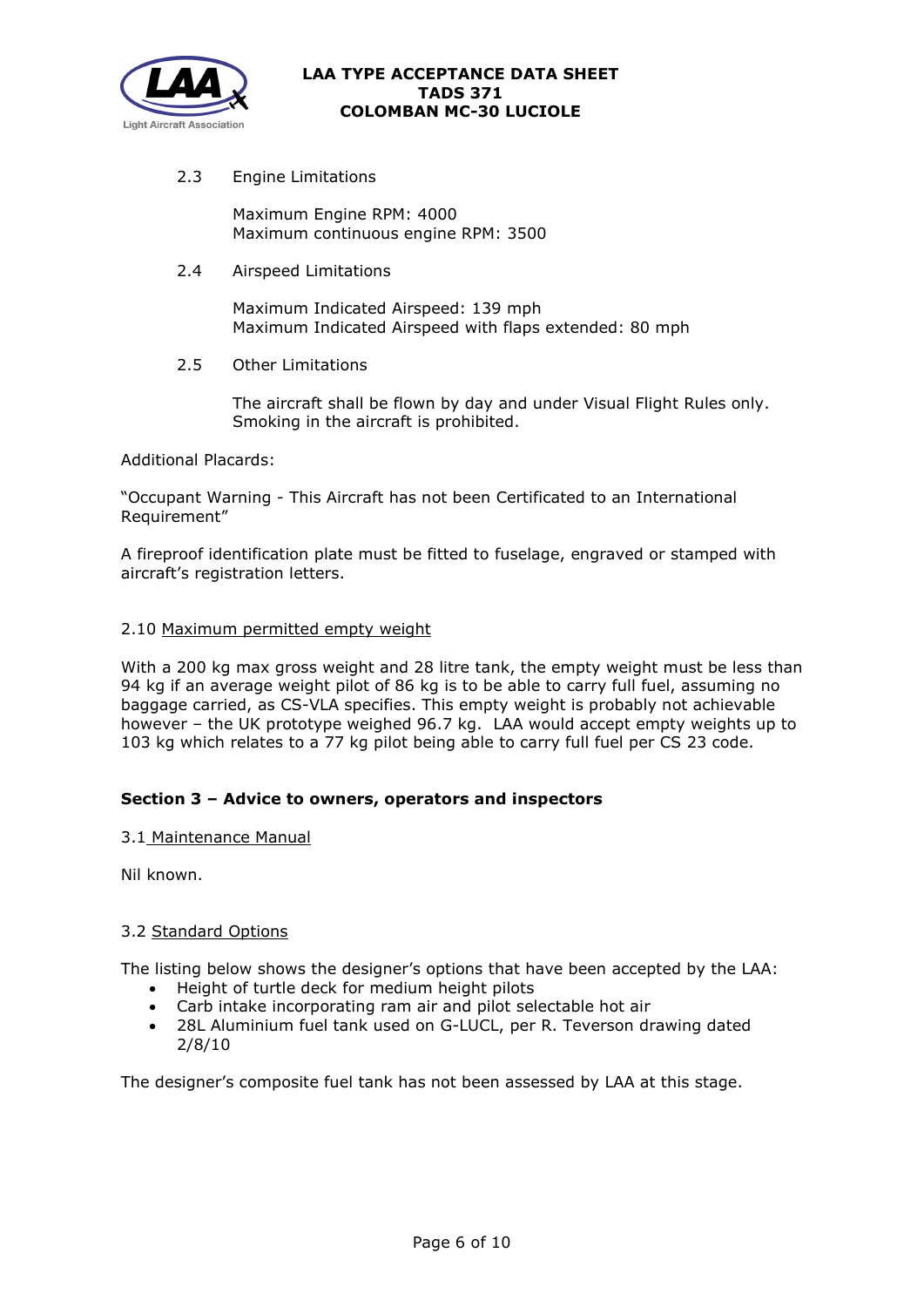

#### 3.3 Manufacturer's Information (including Service Bulletins, Service Letters, etc)

In the absence of any over-riding LAA classification, inspections and modifications published by the manufacturer should be satisfied according to the recommendation of the manufacturer. It is the owner's responsibility to be aware of and supply such information to their Inspector.

| Date     | Description           | Designer's<br>compliance<br>status | Applicability |
|----------|-----------------------|------------------------------------|---------------|
| 5.01.09  | Miscellaneous updates | mandatory                          | All UK a/c    |
| 2.17.09  | Miscellaneous updates | mandatory                          | All UK a/c    |
| 26,09,09 | Miscellaneous updates | mandatory                          | All UK a/c    |
| 12.12.09 | Miscellaneous updates | mandatory                          | All UK a/c    |
| 10.02.10 | Miscellaneous updates | mandatory                          | All UK a/c    |
| 28.4.10  | Miscellaneous updates | mandatory                          | All UK a/c    |
| 09.09.10 | Miscellaneous updates | mandatory                          | All UK a/c    |
| 22.12.10 | Miscellaneous updates | mandatory                          | All UK a/c    |
| 26.03.12 | Miscellaneous updates | mandatory                          | All UK a/c    |
|          |                       |                                    |               |

#### 3.4 Special Inspection Points

The combination of materials used in this design (for example carbon fibre pultrusion pop-riveted to aluminium alloy sheet) may promote galvanic corrosion. Similarly, aluminium alloy parts have been bonded to wood. The long-term durability of these items relies on accurate glue line thickness control during the build and also on careful storage of the aircraft. Special inspection points have been raised in the aircraft build and maintenance inspection schedules to address these issues.

Inspection of the plain bearings in the control system indicates a high margin of safety, however, the design of control system hinges does not provide for replaceable bushes to accommodate wear at these points. The inspection of the control system hinges for wear will therefore be a special inspection point, with replacement of the hinge fittings being necessary when wear is found in these parts.

It is possible for loose articles to jam the control system in the cockpit region. Pilots will be expected to carry out a loose article check in the aircraft and to ensure that pockets are empty or sealed prior to flight.

The rudder cables, at 2.5 mm diameter, do not meet the normal requirement for 3.0 mm minimum control cable diameter. Special inspection points have been added to the aircraft maintenance schedule to address this issue.

A special set of inspections relate to the Luciole but during construction and in service, which is now included with the airframe inspection document for the Luciole. Inspectors undertaking the inspection of the Luciole during construction and while in service are required first to contact LAA Engineering for a verbal briefing on this aircraft design.

A special set of inspections relates to the conversion of the Briggs and Stratton engine for the Luciole, which is now included with the airframe inspection document for the Luciole. Inspectors undertaking the inspection of Briggs and Stratton engine conversions are required first to contact LAA Engineering beforehand for a verbal briefing on this aspect of the project.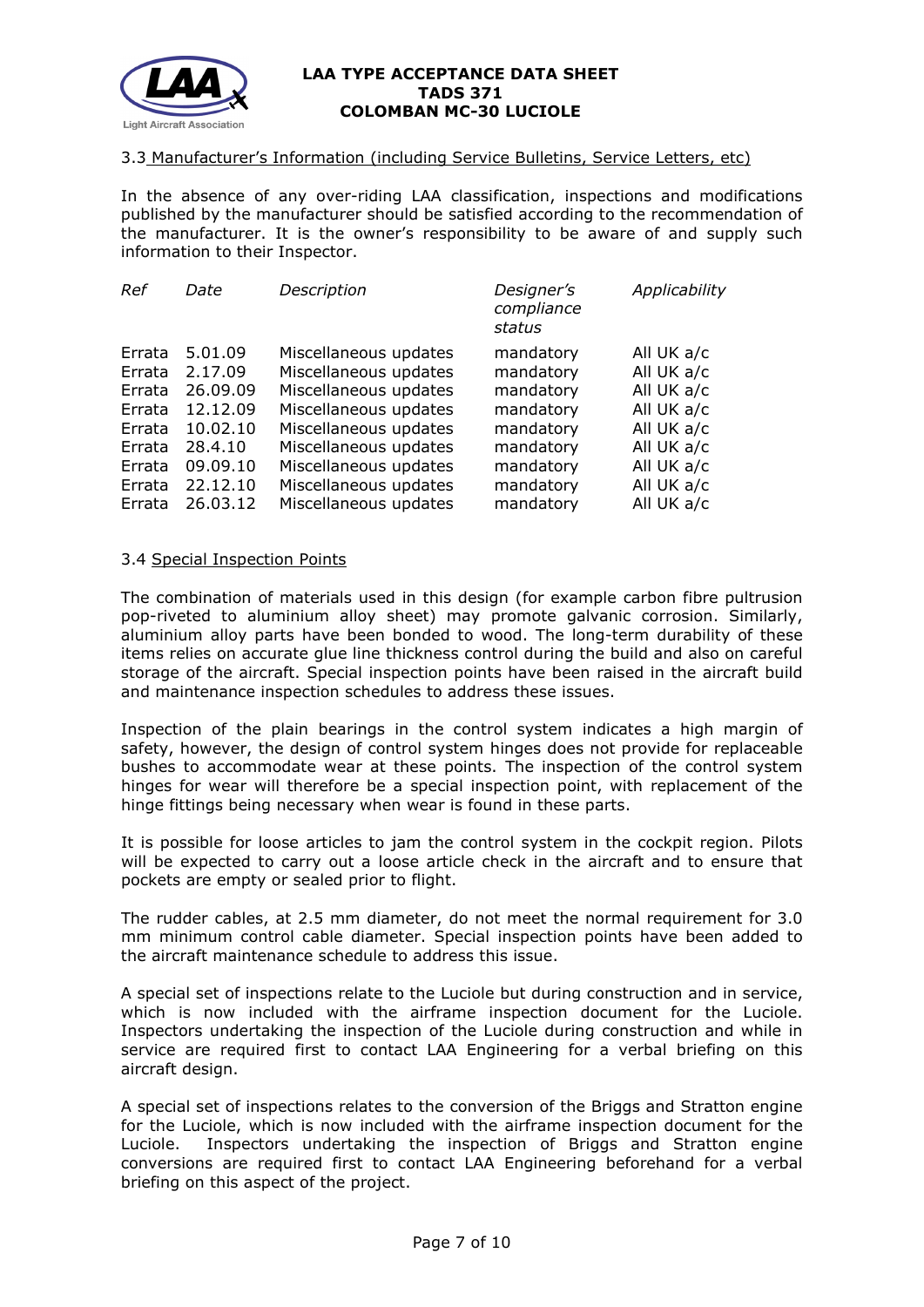

The following entries are required to be added to the aircraft inspection schedule:

- 1. Pre-Flight:
	- a. Ensure that the fuselage inspection panel Part No. 20105 in rear fuselage bottom skin (between fuselage stations C15 and C16) is secure prior to flight.
	- b. Check security of aileron control lever in aileron surface for any signs of relative movement.
	- c. Check engine mount structure, especially:
		- Vertical firewall angle members Part No. 20206 for cracking
		- Engine Attachment Rods Part No. 50101 for security at the clamped attachment to the engine.
		- Clamp Part No. 50104 for cracking.
		- Security of all other attachments.
	- d. Check the security of all fasteners in the adjustable seat if adjusted prior to flight. Ensure nyloc nuts are checked for condition (locking ability) on reassembly when adjusting the seat. Replace nuts if self-locking feature is worn.
	- e. Check security of all wing attachments and aileron/flap controls plus airspeed tubes if the wings have been removed and replaced prior to flight.
	- f. Ensure wing attachment pins are locked in position with appropriate safety pins prior to flight.
	- g. Ensure that aileron control rods are correctly attached in the fuselage and that bolt Part No 60145 is secured prior to flight. When re-assembling this bolt, ensure that anchor nut is still providing secondary locking. If bolt rotates freely in anchor nut when threading in the bolt, then replace anchor nut.
	- h. Ensure that flap system quick-release is safety wired prior to flight.
- 2. 25 hours/Annual:
	- a. Inspect rudder cables Part No 60011 at the forward clamp (forward of the firewall) Part No. 60018, at the rudder pedal and at the reducer tube (all cables) in the rear fuselage for security and signs of wear or broken cable strands.
	- b. Inspect fairleads for the rudder cables for security and wear.
	- c. Inspect all glued joints between aluminium parts, aluminium parts and the wooden structure, and aluminium parts and carbon fibre for any evidence of corrosion in the joint. These areas include bonded doublers at the aileron and flap hinges (check for glue failure and loose rivets), the rear wing attachment plate bonded to the rear spar, the top rudder hinge attachment to the fuselage, carbon control system pushrod tubes (aluminium end fittings), the bonded/bolted attachments of the pilot's safety harness, pilot's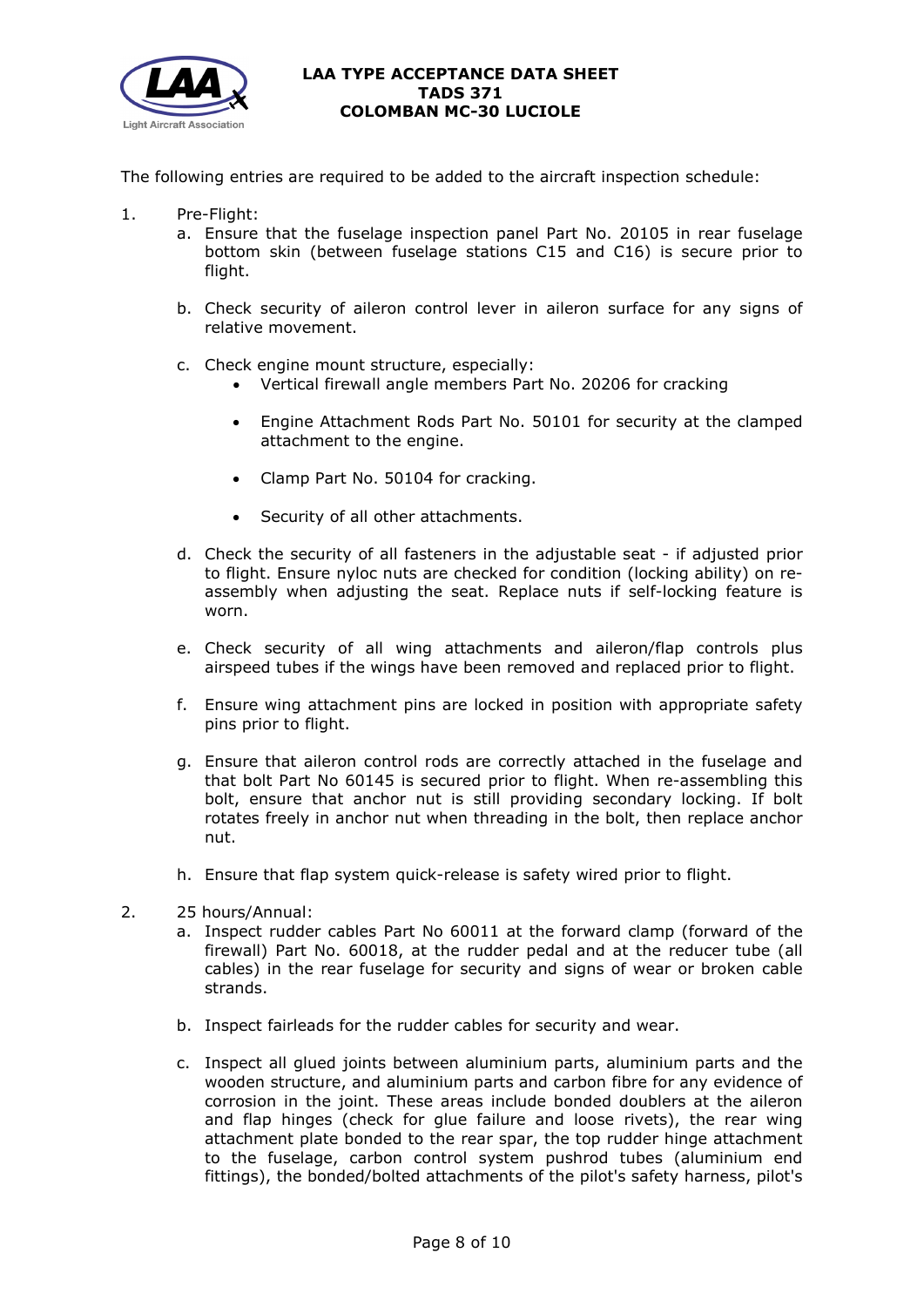

seat to the wooden structure, the rear-spar carry-through structure at Frame 5 where carbon pultrusion is glued and riveted to the aluminium frame structure, plus all other similar parts.

- d. Inspect all aluminium fittings with press-fit bearings or continuously applied loads for cracking (stress corrosion), for example Part Numbers 10204, 20114, 40107, 60020, 60111, 60126, 60205, 60235.
- e. Inspect all aluminium fittings for integrity of corrosion prevention coatings (paint and glue) to guard against corrosion.
- f. Visually inspect welded butt-joint between the main landing gear axle Part No. 40002 and the attachment plate Part No. 40003 for cracking. Use dyepenetrant inspection if in doubt.
- g. Visual inspection of engine attachments for security and freedom from cracks.
- h. Security and condition of the rudder pedal assembly, including the attachment tray, Part No. 60001, the sliding rods Part No. 20221 (including attachments at each end), the attachment fittings Part Nos 60009 and 60010, and the adjustment windlass assembly.
- 3. Build Instructions
	- a. Many of the glued joints between aluminium and wood and aluminium and carbon fibre rely on proper glue line thickness control to ensure an insulating layer of adhesive in the joints to prevent galvanic corrosion. Thus, precautions in the built manual for accurate glue line control, and excessive clamping forces, must be heeded. All glues joints must be free from voids in the glue line, with an appropriate spew of glue around the edge of the joint, with the parts primed and painted overlapping the glue.
	- b. Ensure the clearance between the rudder pedals and the battery contactor or other electrically 'live' components is sufficient that contact could not occur even with the pedals in the fully forward position, max rudder deflection and any conceivable amount of 'stretch' in the rudder cables – bearing in mind that in a tight spot, the pilot might press up to 200 Lbs on one foot without overexerting himself, perhaps forgetting the extremely lightweight construction of the Luciole.
	- c. During build ensure all electrically 'live' components are properly insulated with rubber boots or similar so that even if contact did occur, an electrical short circuit would not take place.
- 4. Storage
	- a. The Luciole is very appealing and will be great fun to build. However, it is clear from the methods of construction that the aircraft will require careful storage away from damp conditions and will require careful and regular inspection. The service calendar life will be short unless the aircraft is very carefully stored and maintained. Particular concerns are galvanic corrosion of aluminium parts where they are bonded without surface pre-treatment, particularly but not exclusively to carbon (any aluminium bond must be subject to regular inspection), and stress corrosion cracking of aluminium plate and extruded components subject to a constant stress state.